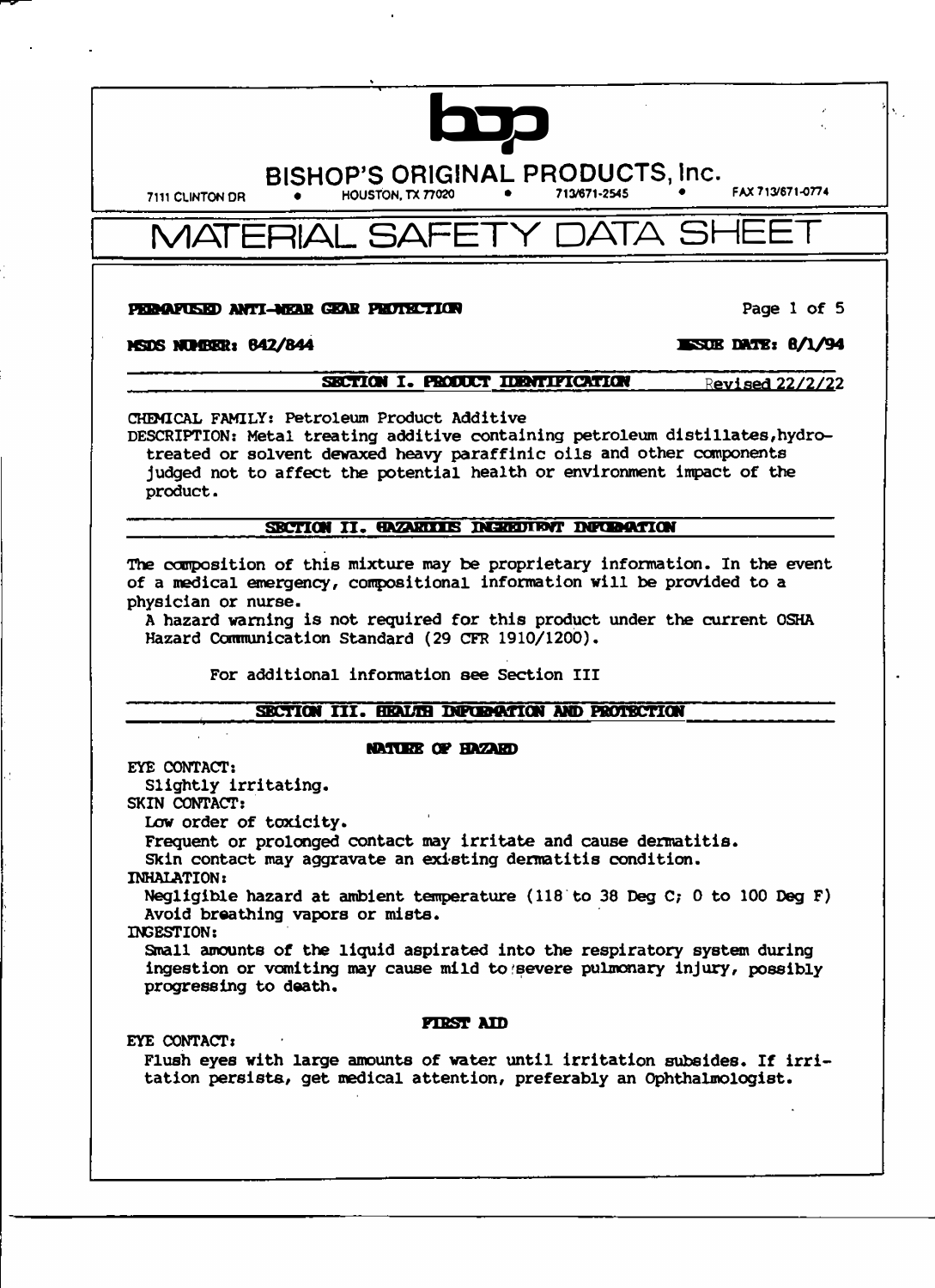#### SKIN CONTACT:

Inmediately flush with large amounts of water; use soap if available. Remove contaminated clothing, including shoes, after flushing has begun. INHALATION:

Using proper respiratory protection, inmediately remove the affected victim from exposure. Administer artificial respiration if breathing has stopped. Keep at rest. Call for prompt medical attention.

### INGESTION:

DO NOT induce vaniting. If individual is conscious, give milk or water to dilute stanach contents. Keep warn and quiet. Call for prompt medical attention. DO NOT 'attempt to give anything by mouth to an unconscious person.

### **PRECAUTIONS**

# SPECIAL PRECAUTIONS

Health studies have shown that many petroleum hydrocarbons pose potential human health risks which may vary from person to person. As a precaution, exposure to liquids, vapors mist or fumes should be minimized. Wash hands thoroughly after handling material. Avoid contact with skin and eyes. PERSONAL PROTECTION

For open system where contact is likely, wear safety glasses with side shields, long sleeves and chemical resistant gloves.

Where contact may occur, wear safety glasses with side shields. Where concentration in air may exceed the limits given in Section VII and engineering, work practice or other means of exposure reduction are not adequate, NIOSH/MSHA approved respirators may be necessary to prevent overexposure by inhalation.

### **VENTILATION**

The use of local exhaust ventilation is recomnended to control process emissions near the source. Laboratory sanples should be stored and handled in a lab hood. Provide mechanical ventilation of confined spaces. see respiratory protection reconmendation.

#### CHRONIC EFFECTS

This product contains petroleum base oils which may be refined by various processes including severe solvent extraction, severe hydrocracking, or severe hydrotreating. None of the oils require a cancer warning under OSHA Hazard Communication Standard (29 CFR 1910-1200). These oils have not been listed in the National Toxicology Program (NTP) Annual Report nor have they been classified by the International Agency for Research on cancer {IARC) as; carcinogenic to humans (Group 1), probably carcinogenic to humans (Group 2A), or possibly carcinogenic to humans (Group 2B).

During use in sealed systems subject to heat build up, i.e; (transmissions, & differentials), contamination of oil with low levels of cancer causing canbustion products may occur. Used oils have been shown to cause skin cancer in mice following repeated application and continuous exposure. Brief or intermittent skin contact with used oil is not expected to have serious effects in humans if the oil is throughly removed with soap and water.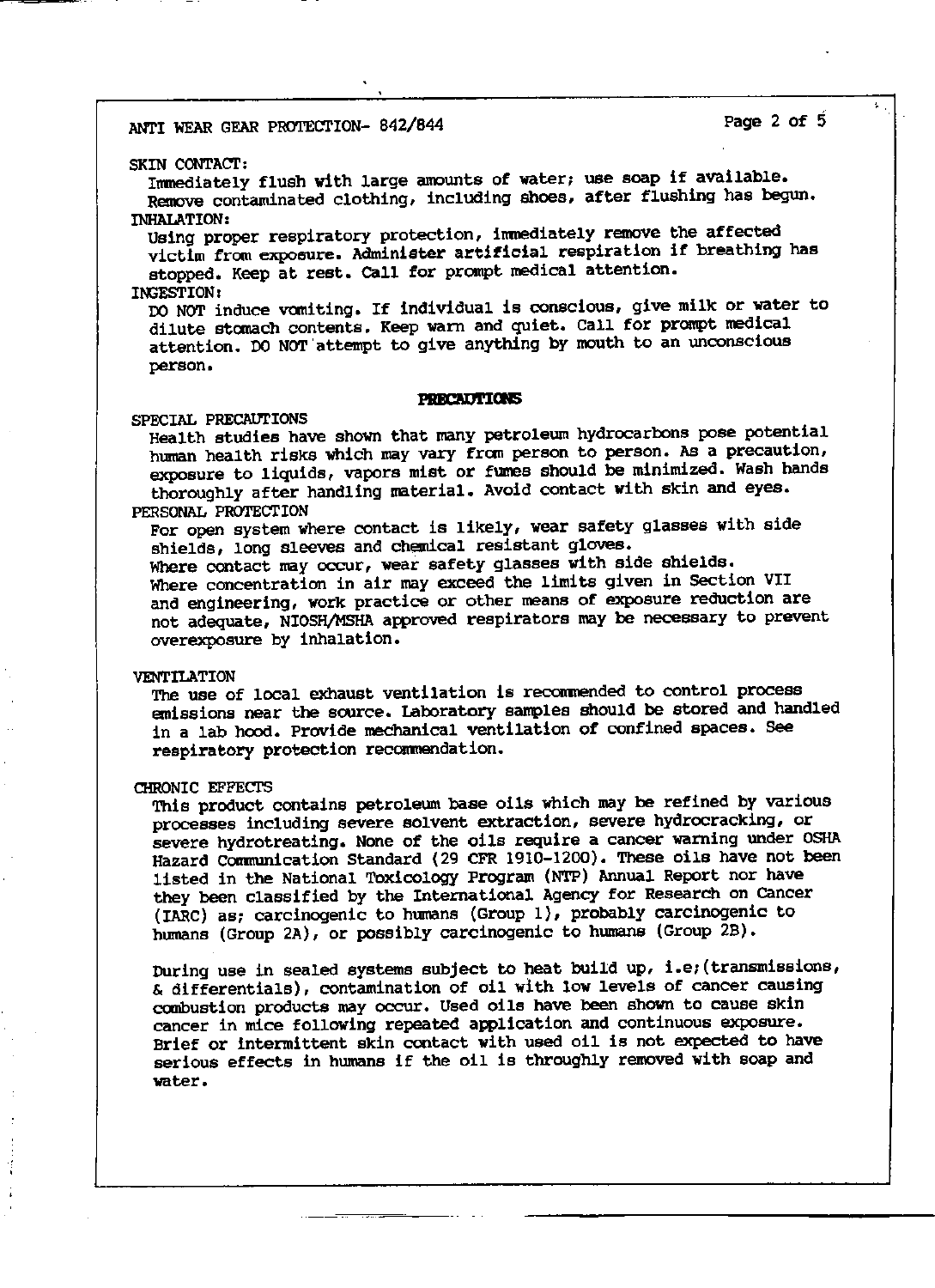ANTI WEAR GEAR PROTECTION  $-842/844$  Page 3 of 5

# **SECTION IV. FIRE AND EXPLOSION HAZARD**

FLASHPOINT: 465 Deg. F ME'IHOD: PM NOTE: Typical FLAMMABLE LIMITS: NDA AlJl'OIGNITION TEMPERATURE: NDA

#### GENERAL HAZARD

canbustible Liquid, can form combustible mixtures at temperatures at or above the flash point.

Toxic gases will form upon canbustion.

"Empty" containers retain product residue (liquid and/or vapor) and can be dangerous. DO NOT PRESSURIZE, CUT, WELD, BRAZE, SOLDER, DRILL, GRIND, OR EXPOSE SUCH CONTAINERS TO HEAT, FLAME, SPARKS, STATIC ELECTRICITY, OR OTHER SOURCES OF IGNITION: THEY MAY EXPLODE AND CAUSE INJURY OR DEATH. Empty drums should be completely drained, properly bunged and pranptly returned to a drum reconditioner, or properly disposed of.

### FIRE FIGHTING

Use water spray to cool fire exposed surfaces and to protect personnel. Isolate "fuel" supply from fire.

Use foam, dry chemical, CO2, fog or water spray to extinguish fire. Respiratory and eye protection required for fire fighting personnel. Avoid spraying water directly into storage containers due to danger of boil over.

### HAZARDOUS COMBUSTION PRODUCTS

Fumes, smoke, carbon monoxide, and oxides of nitrogen, sulfur, phosphorus are formed. Hydrogen sulfide may also be released.

### SBCTION V. SPILL CONTROL PROCEDURE

### LAND SPILL

This product is not expected to present any environmental problems other than those associated with oil spills. Eliminate sources of flow. Prevent additional discharge of material. For small spills implenent cleanup procedures; for large spills implement cleanup procedures and, if in public area, keep public away and advise authorities. Also, notify the National Response Center 1-800-424-8802

Prevent liquid from entering sewers, watercourses, or low areas. Contain spilled liquid with sand or earth. Absorb with fire retardant sawdust, diatomaceous earth, etc. Shovel up and dispose of at an approved waste disposal facility in accordance with current applicable laws and regulations.

Recover by pumping (use an explosion proof or hand pump) or with a suitable absorbent.

COnsult an expert on disposal of recovered material and ensure conformity to local disposal regulations.

## WATER SPILL

Eliminate sources of flow. warn occupants and shipping in surrounding and downwind areas of hazard and request all to stay clear. Remove fran surface by skimming or with suitable adsorbents.

 $\cdot$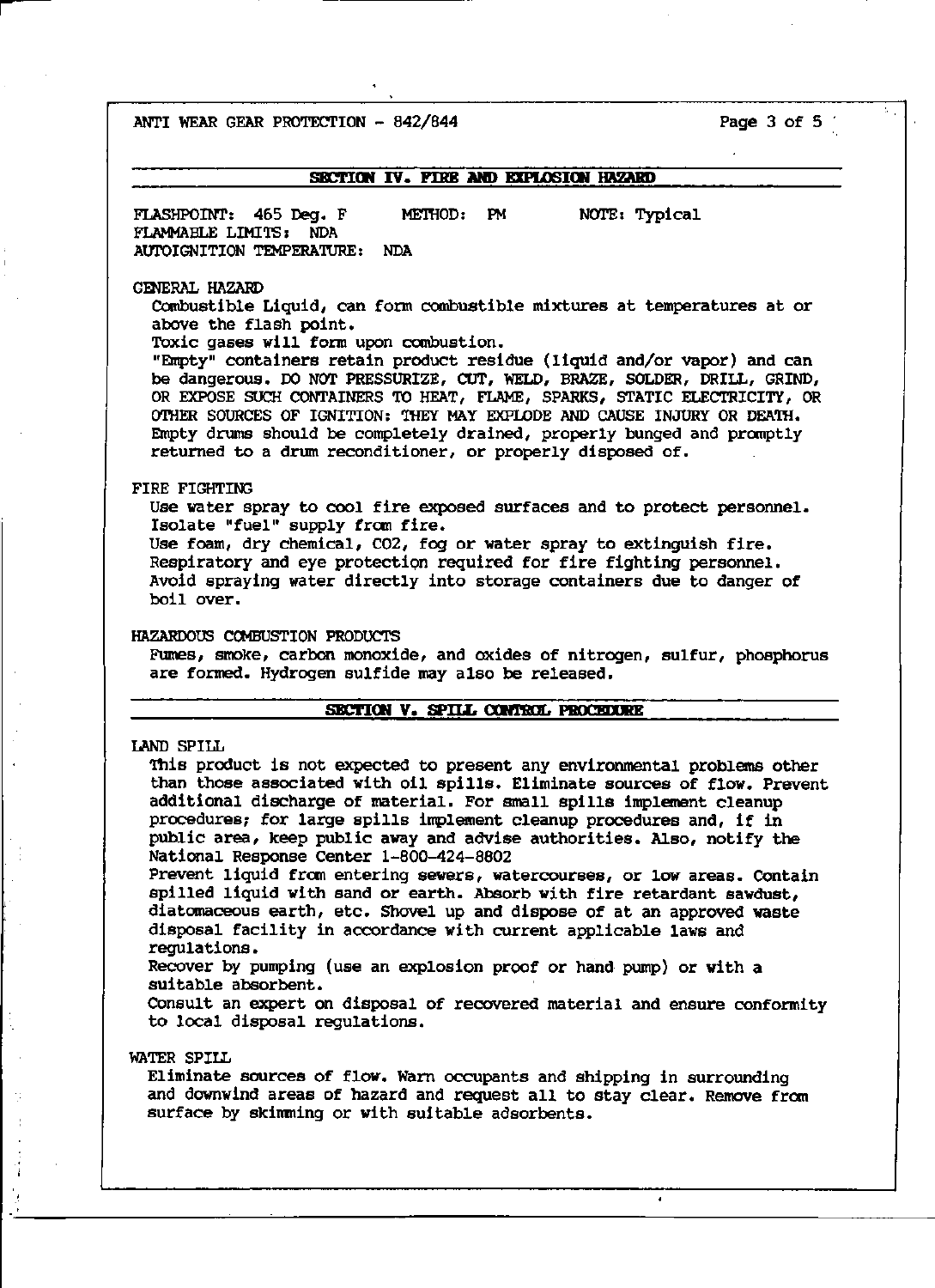ANTI WEAR GEAR PROTECTION - 842/844

Page 4 of 5

Consult an expert on disposal of recovered material and ensure conformity to local disposal regulations.

## SECTION VI. NOTES

HAZARD RATING SYSTEM: This information is for people trained in: National Paint & Coatings Association's (NPCA) Hazardous Materials Identification System (HMIS) National Fire Protection Association (NFPA) Identification of the Fire Hazards of Materials **NFPA 704** NPCA-HMIS **KEY HEALTH** 0 0  $4 =$  Severe FLAMMABILITY  $3 =$  Serious  $\mathbf{1}$  $\mathbf{1}$ **REACTIVITY** 0 0  $2 = \text{Modern}$  $1 = S1$ ight  $0 =$  Minimal.

# SECTION VII. REGULATORY INFORMATION

DEPARTMENT OF TRANSPORTATION (DOT): DOT SHIPPING DESCRIPTION: PETROLEUM OIL N.O.I.B.N..

FLASHPOINT: 465 Deg. F METHOD: PM NOTE: Typical

TSCA: Components of this product are listed on the TSCA Inventory.

COMPOSITION COMMENT: Based upon information reviewed to date, this product fits the ACGIH definition for mineral oil mist. The ACGIH TLV is 5 mg/m3, the OSHA PEL is 5 mg/ m3.

DOT HAZARD CLASS: Not designated as a hazardous material by the Federal DOT. DOT IDENTIFICATION NUMBER: N/A

# SECTION VIII. TYPICAL PHYSICAL & CHEMICAL PROPERTIES

Specific Gravity ( $\mathcal{E}$  F): 28 at 60 Vapor Pressure (mmHg @ F): NDA Density: 7.42 lbs/gal Solubility in Water: Insoluble Viscosity (cSt  $@F$ ); 88.89 SUS  $@210$ Specific Gravity of Vapor (@ 1 atm. Air = 1): Greater than 5 Freezing/Melting Point/Range (F): 0 Evaporation Rate  $(n-Bu \text{ Acetate} = 1)$ : NDA Boiling Point/Range (F): 600